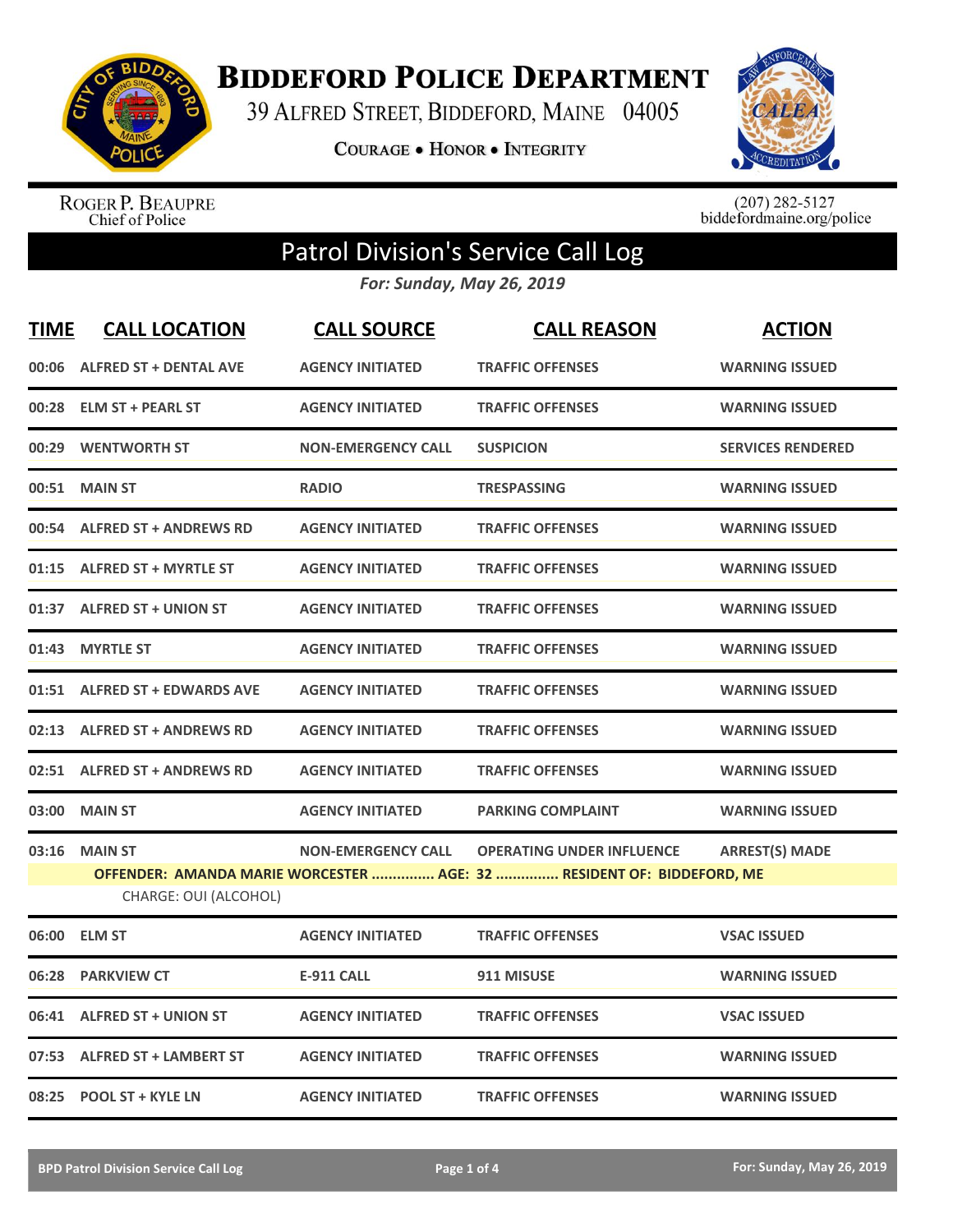| <b>TIME</b> | <b>CALL LOCATION</b>             | <b>CALL SOURCE</b>        | <b>CALL REASON</b>            | <b>ACTION</b>                |
|-------------|----------------------------------|---------------------------|-------------------------------|------------------------------|
|             | 08:28 WEST ST                    | <b>AGENCY INITIATED</b>   | <b>PARKING COMPLAINT</b>      | <b>PARKING TICKET ISSUED</b> |
| 08:56       | <b>MILE STRETCH RD</b>           | <b>AGENCY INITIATED</b>   | <b>TRAFFIC OFFENSES</b>       | <b>WARNING ISSUED</b>        |
| 09:00       | <b>MAIN ST + ST MARYS ST</b>     | <b>AGENCY INITIATED</b>   | <b>TRAFFIC OFFENSES</b>       | <b>VSAC ISSUED</b>           |
|             | 09:09 WATER ST + PIKE ST         | <b>AGENCY INITIATED</b>   | <b>TRAFFIC OFFENSES</b>       | <b>WARNING ISSUED</b>        |
|             | 09:35 HILL ST + FALL ST          | <b>AGENCY INITIATED</b>   | <b>TRAFFIC OFFENSES</b>       | <b>WARNING ISSUED</b>        |
| 09:40       | <b>MAY ST</b>                    | <b>AGENCY INITIATED</b>   | <b>TRAFFIC OFFENSES</b>       | <b>WARNING ISSUED</b>        |
|             | 09:54 POOL ST + DECARY RD        | <b>AGENCY INITIATED</b>   | <b>TRAFFIC OFFENSES</b>       | <b>WARNING ISSUED</b>        |
| 10:18       | <b>MAIN ST</b>                   | <b>E-911 CALL</b>         | 911 MISUSE                    | <b>WARNING ISSUED</b>        |
|             | 10:35 POOL ST                    | <b>AGENCY INITIATED</b>   | <b>TRAFFIC OFFENSES</b>       | <b>VSAC ISSUED</b>           |
|             | 11:00 ALFRED ST                  | <b>AGENCY INITIATED</b>   | <b>TRAFFIC OFFENSES</b>       | <b>WARNING ISSUED</b>        |
|             | 11:10 ELM ST                     | <b>AGENCY INITIATED</b>   | <b>TRAFFIC OFFENSES</b>       | <b>NO ACTION REQUIRED</b>    |
|             | 11:21 ALFRED ST + DENTAL AVE     | <b>AGENCY INITIATED</b>   | <b>TRAFFIC OFFENSES</b>       | <b>WARNING ISSUED</b>        |
| 11:49       | <b>MAIN ST + ADAMS ST</b>        | <b>AGENCY INITIATED</b>   | <b>MOTOR VEHICLE THEFT</b>    | <b>SERVICES RENDERED</b>     |
| 11:53       | <b>MAY ST</b>                    | <b>NON-EMERGENCY CALL</b> | <b>ANIMAL COMPLAINT</b>       | <b>SERVICES RENDERED</b>     |
|             | 11:57 PROSPECT ST + HILLSIDE AVE | <b>NON-EMERGENCY CALL</b> | <b>PARKING COMPLAINT</b>      | <b>PARKING TICKET ISSUED</b> |
|             | 12:04 ALFRED ST                  | <b>NON-EMERGENCY CALL</b> | <b>DISABLED VEHICLE</b>       | <b>SERVICES RENDERED</b>     |
|             | 12:27 GRAHAM ST                  | <b>AGENCY INITIATED</b>   | <b>TRAFFIC OFFENSES</b>       | <b>WARNING ISSUED</b>        |
|             | 12:40 EIGHTH ST                  | <b>WALK-IN AT STATION</b> | <b>ARTICLES LOST/FOUND</b>    | <b>SERVICES RENDERED</b>     |
|             | <b>12:41 GRANITE POINT RD</b>    | <b>NON-EMERGENCY CALL</b> | <b>PARKING COMPLAINT</b>      | <b>SERVICES RENDERED</b>     |
|             | 13:06 ALFRED ST                  | <b>AGENCY INITIATED</b>   | <b>DRUG BOX</b>               | <b>SERVICES RENDERED</b>     |
|             | 13:12 DEARBORN AVE               | <b>NON-EMERGENCY CALL</b> | <b>CHECK WELFARE</b>          | <b>SERVICES RENDERED</b>     |
|             | 13:32 ALFRED ST                  | <b>NON-EMERGENCY CALL</b> | <b>COURT ORDERED CHECK IN</b> | <b>SERVICES RENDERED</b>     |
|             | 13:38 HILL ST                    | <b>NON-EMERGENCY CALL</b> | <b>CIVIL COMPLAINT</b>        | <b>CIVIL COMPLAINT</b>       |
|             | 14:55 ROCKY WAY                  | <b>E-911 CALL</b>         | 911 MISUSE                    | <b>NO ACTION REQUIRED</b>    |
|             | 15:06 ALFRED ST                  | <b>E-911 CALL</b>         | 911 MISUSE                    | <b>NO ACTION REQUIRED</b>    |
|             | 15:33 ROCKY WAY                  | E-911 CALL                | 911 MISUSE                    | <b>NO ACTION REQUIRED</b>    |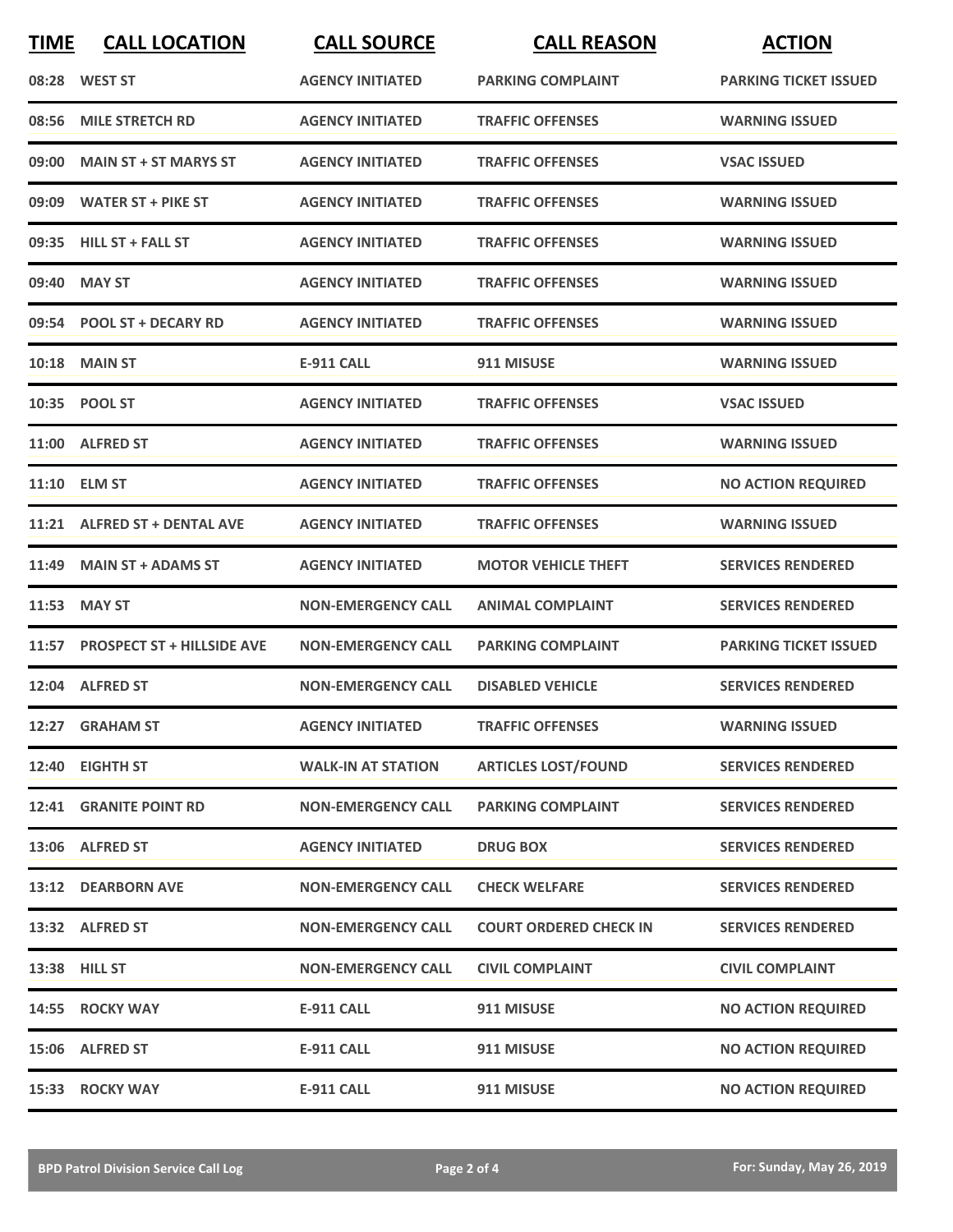| <b>TIME</b> | <b>CALL LOCATION</b>                               | <b>CALL SOURCE</b>        | <b>CALL REASON</b>                               | <b>ACTION</b>                |
|-------------|----------------------------------------------------|---------------------------|--------------------------------------------------|------------------------------|
|             | 15:48 PROSPECT ST                                  | <b>E-911 CALL</b>         | 911 MISUSE                                       | <b>NO ACTION REQUIRED</b>    |
|             | 15:50 POOL ST + HEDLEY REYNOLDS W AGENCY INITIATED |                           | <b>TRAFFIC OFFENSES</b>                          | <b>WARNING ISSUED</b>        |
|             | 16:14 SOUTH ST + RIVER RD                          | <b>AGENCY INITIATED</b>   | <b>TRAFFIC OFFENSES</b>                          | <b>VSAC ISSUED</b>           |
|             | 16:35 GRANITE ST + ALISON AVE                      | <b>AGENCY INITIATED</b>   | <b>TRAFFIC OFFENSES</b>                          | <b>WARNING ISSUED</b>        |
|             | 16:52 FOGG AVE                                     | <b>E-911 CALL</b>         | 911 MISUSE                                       | <b>SERVICES RENDERED</b>     |
|             | 17:09 ELM ST                                       | <b>NON-EMERGENCY CALL</b> | <b>DISTURBANCE / NOISE</b>                       | <b>NEGATIVE CONTACT</b>      |
|             | 17:24 WEST LOOP RD                                 | <b>NON-EMERGENCY CALL</b> | <b>DISTURBANCE / NOISE</b>                       | <b>UNFOUNDED</b>             |
|             | 17:26 ALFRED ST                                    | <b>AGENCY INITIATED</b>   | <b>TRAFFIC OFFENSES</b>                          | <b>NO ACTION REQUIRED</b>    |
|             | 17:29 MEDICAL CENTER DR                            | <b>AGENCY INITIATED</b>   | ATTEMPTED/THREATENED SUICIDE REPORT TAKEN        |                              |
|             | 17:37 GRANITE ST                                   | <b>NON-EMERGENCY CALL</b> | <b>VIOL PROTECTION FROM HARASSM REPORT TAKEN</b> |                              |
|             | 17:42 BRADBURY ST                                  | <b>E-911 CALL</b>         | 911 MISUSE                                       | <b>SERVICES RENDERED</b>     |
| 17:55       | <b>MEDICAL CENTER DR</b>                           | E-911 CALL                | 911 MISUSE                                       | <b>SERVICES RENDERED</b>     |
| 18:05       | <b>PIERSONS LN + BACON ST</b>                      | <b>NON-EMERGENCY CALL</b> | <b>SUSPICION</b>                                 | <b>REFERRED OTHER AGENCY</b> |
| 18:07       | <b>POOL ST</b>                                     | <b>NON-EMERGENCY CALL</b> | <b>ASSIST PD AGENCY</b>                          | <b>NEGATIVE CONTACT</b>      |
|             | 18:37 SUMMER ST                                    | <b>NON-EMERGENCY CALL</b> | <b>PAPERWORK</b>                                 | <b>PAPERWORK SERVED</b>      |
|             | <b>18:49 MAIN ST</b>                               | E-911 CALL                | <b>CRIMINAL MISCHIEF</b>                         | <b>REPORT TAKEN</b>          |
|             | 20:02 WEST ST                                      | <b>AGENCY INITIATED</b>   | <b>TRAFFIC OFFENSES</b>                          | <b>WARNING ISSUED</b>        |
|             | 20:16 ALFRED ST                                    | <b>AGENCY INITIATED</b>   | <b>TRAFFIC OFFENSES</b>                          | <b>WARNING ISSUED</b>        |
|             | 20:21 ELM ST                                       | <b>E-911 CALL</b>         | 911 MISUSE                                       | <b>NEGATIVE CONTACT</b>      |
|             | 20:34 POOL ST + MEETINGHOUSE RD AGENCY INITIATED   |                           | <b>TRAFFIC OFFENSES</b>                          | <b>DEFECT CARD ISSUED</b>    |
|             | 20:51 ELM ST                                       | <b>NON-EMERGENCY CALL</b> | <b>DRUG</b>                                      | <b>NO ACTION REQUIRED</b>    |
|             | 21:08 EMERY ST                                     | <b>NON-EMERGENCY CALL</b> | <b>ALL OTHER</b>                                 | <b>SERVICES RENDERED</b>     |
|             | 21:20 ELM ST                                       | <b>E-911 CALL</b>         | <b>THEFT</b>                                     | <b>SERVICES RENDERED</b>     |
|             | 21:22 RESERVED LN                                  | <b>NON-EMERGENCY CALL</b> | <b>FIREWORKS COMPLAINT</b>                       | <b>NEGATIVE CONTACT</b>      |
|             | 21:26 SOUTH ST                                     | E-911 CALL                | <b>CHECK WELFARE</b>                             | <b>SERVICES RENDERED</b>     |
|             | <b>21:50 MAIN ST</b>                               | <b>NON-EMERGENCY CALL</b> | <b>DISTURBANCE / NOISE</b>                       | <b>NEGATIVE CONTACT</b>      |